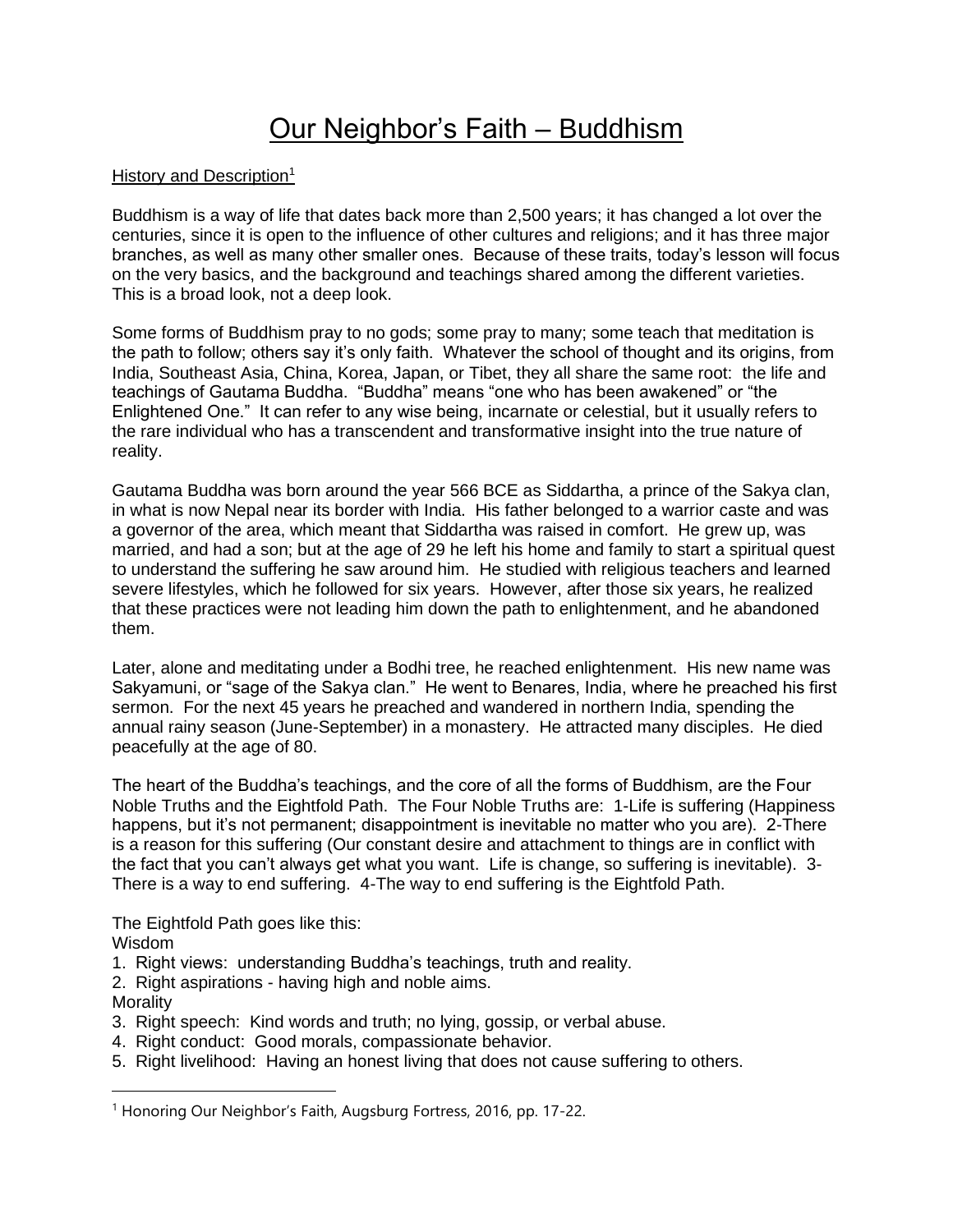#### **Concentration**

- 6. Right effort: Perseverance in goodness and clearing the mind
- 7. Right mindfulness: Attentiveness to reality and the present moment.
- 8. Right meditation: Concentration on Buddha and the Dharma (Buddha's teachings and the basic truth of things.

These elements are observed simultaneously, not sequentially, and they all reinforce and deepen one another. Following the Eightfold Path leads to Nirvana, which is the cessation of suffering. Some consider Nirvana to be a place; others, a state of consciousness: a perfect understanding of reality.

The Dharma are the teachings Buddha passed on shortly before his death, dealing with teachings for the laity, teachings for monks and their communities, and (written later) a more systematic collection of Buddhist teachings.

All people are thought to have a Buddha nature, or a spark of the divine within them. It's hard to tap into this Buddha nature which helps one to serve others purely, since one's own tendency is to be self-serving. The Truths and the Path and tools like meditation help one attain enlightenment, sort of like dispelling clouds that cover the sun. Enlightenment leads to wisdom and compassion. One branch of Buddhism teaches that the ideal person is a "boddhisatva," one who reaches enlightenment but remains in human form to teach and lead others to Nirvana.

Another term associated with Buddhism is "karma," the law of cause and effect. You sow what you reap: if you do good things, good things happen to you; if you do bad things, bad things happen to you. Some forms of Buddhism believe in reincarnation, being born again and again into different lives, even different species, to help balance the scales of karma when they aren't even in one life.

Another important aspect to Buddhism is mindfulness: paying attention to the present moment, seeing reality more deeply and clearly, outside of our own anxieties. In this respect, some forms of Buddhism teach that not only meditation, but any act done mindfully, can be a path toward enlightenment.

Whatever the practices associated with the different branches of Buddhism, they are not as important as long as the aims of the Truths and the Path are not lost.

The main branches of Buddhism are called Hinayana (Southern), Mahayana (Eastern), and Tantric (Northern). Other sects you may have heard of are Zen, Shin, Theravada, or Vipassana. Buddhism did not really arrive in America until the late 19th century with Chinese and Japanese immigrants, and has taken until the last seventy years or so to really spread.

Some reasons for Buddhism's growth and spread in North America are: an increased interest in spirituality in general; the Buddha's directive to test the teachings against one's own experience and not rely on tradition, dogma, , or authority paralleled America's experiential and scientific worldviews; and a focus on the practical in an increasingly skeptical age.

Statistics: As of 2010, there were 991,683 practicing Buddhists in the United States, in 2,854 congregations. (For comparison, the ELCA was at 4,181,219 and 9,846.)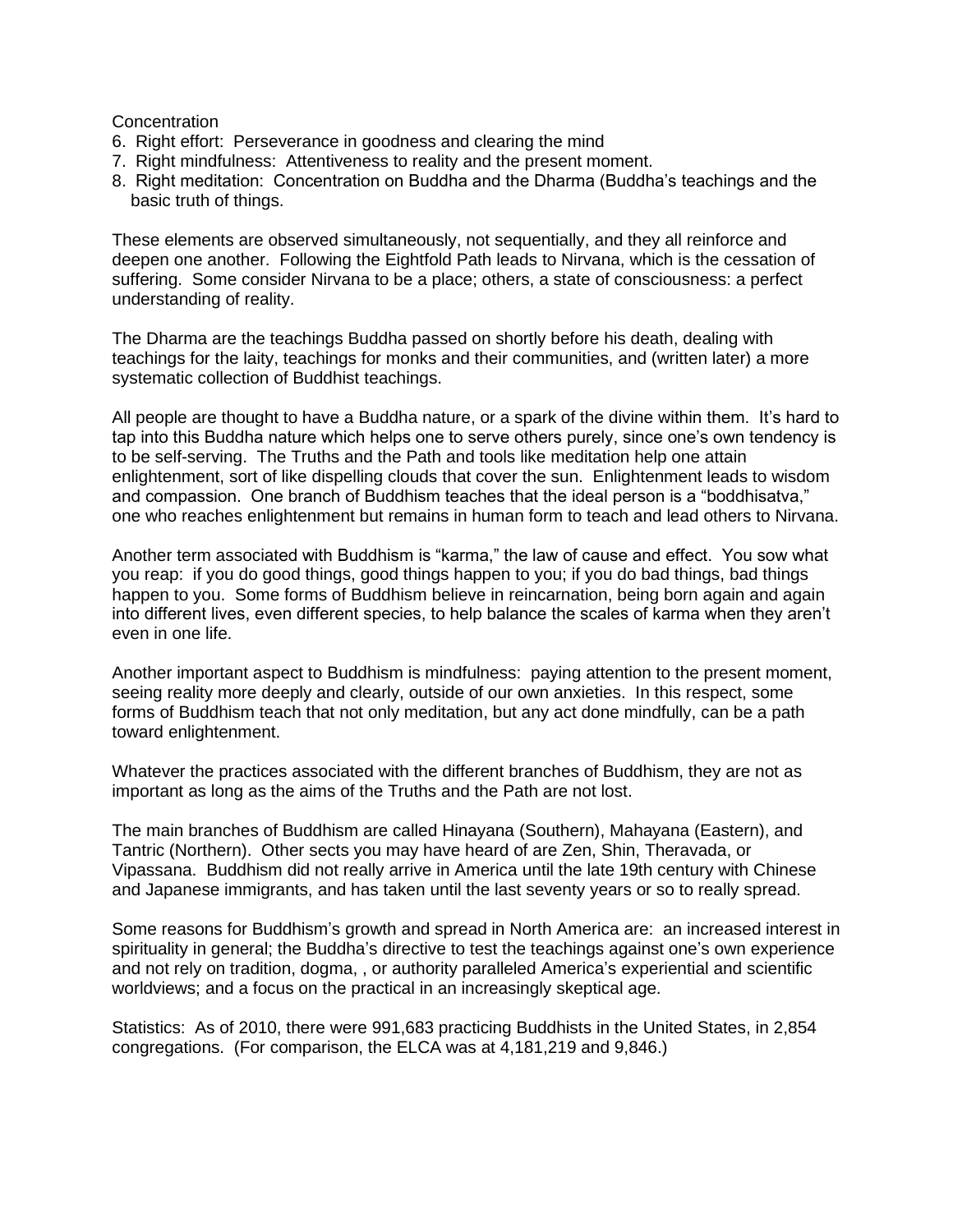# **Experience**

There is so much variety in different Buddhist schools and practices, that it is difficult to point you in any one direction. Do some searching of your own, remembering to check your sources before getting too deep. There are around half a dozen Buddhist temples that show up on a quick search in the Richmond area, as well as one monastery.

Do you have any experiences with Buddhist practices or worship to share?

# Comparison with the ELCA<sup>2</sup>:

| <b>Buddhism</b>                                                                                                                                                             | <b>ELCA</b>                                                                                                                                                                                                                               |
|-----------------------------------------------------------------------------------------------------------------------------------------------------------------------------|-------------------------------------------------------------------------------------------------------------------------------------------------------------------------------------------------------------------------------------------|
| 1. Understand "God" as ultimate reality, the<br>All. Not concerned with how universe was<br>created.                                                                        | 1. Believe in personal, triune God - Father<br>(creator), Son (redeemer), Holy Spirit<br>(sanctifier).                                                                                                                                    |
| 2. See the goal of Buddhism is enlightenment<br>(perfect understanding of reality, which leads<br>to compassion for all beings) and Nirvana<br>(cessation of suffering).    | 2. See Christian life as living in God's grace<br>and loving God and others.                                                                                                                                                              |
| 3. Believe in the Four Noble Truths and the<br>Eightfold Path, but are encouraged to test<br>teachings against their own experience.                                        | 3. Believe God's will is revealed in the<br>scriptures in law and gospel; though<br>interpreted in everyday living, these teachings<br>are unchanging.                                                                                    |
| 4. Believe all people have a Buddha-nature,<br>the potential to become a buddha or<br>boddhisattva (lie Gautama Buddha or Jesus).                                           | 4. Believe Jesus is the unique Son of God; we<br>are encouraged to imitate his faithfulness. Our<br>salvation was won through his death and<br>resurrection.                                                                              |
| 5. Believe in karma, the law of cause and<br>effect. Many Buddhists also believe in<br>reincarnation.                                                                       | 5. Teach that although humans have freedom<br>to disobey God and their actions have effects,<br>lall is under the umbrella of God's law and<br>grace. Each human has one earthly life.                                                    |
| 6. Worship varies according to the sect. The<br>most common elements of worship are<br>chanting, an incense offering, silent meditation,<br>and a talk by a priest or monk. | 6. Liturgical pattern based on the tradition of<br>the Western church.                                                                                                                                                                    |
| 7. Governance varies. Some Buddhist sects<br>are directed by teachers; others are less<br>hierarchical.                                                                     | Interdependent congregational, regional,<br>7.<br>national, and global expressions of the church<br>are characterized by democratic decision<br>making, strong ecumenical relationships,<br>elected leadership, and an ordained ministry. |

What we Lutherans can learn…

Among other things:

1. Lutherans talk a lot about sin in terms of being "curved in on ourselves"; we could learn a lot about how to articulate that state of sin and deal with it, serving the needs of others instead, using some of the language and teaching of Buddhism.

 $2$  lbid.